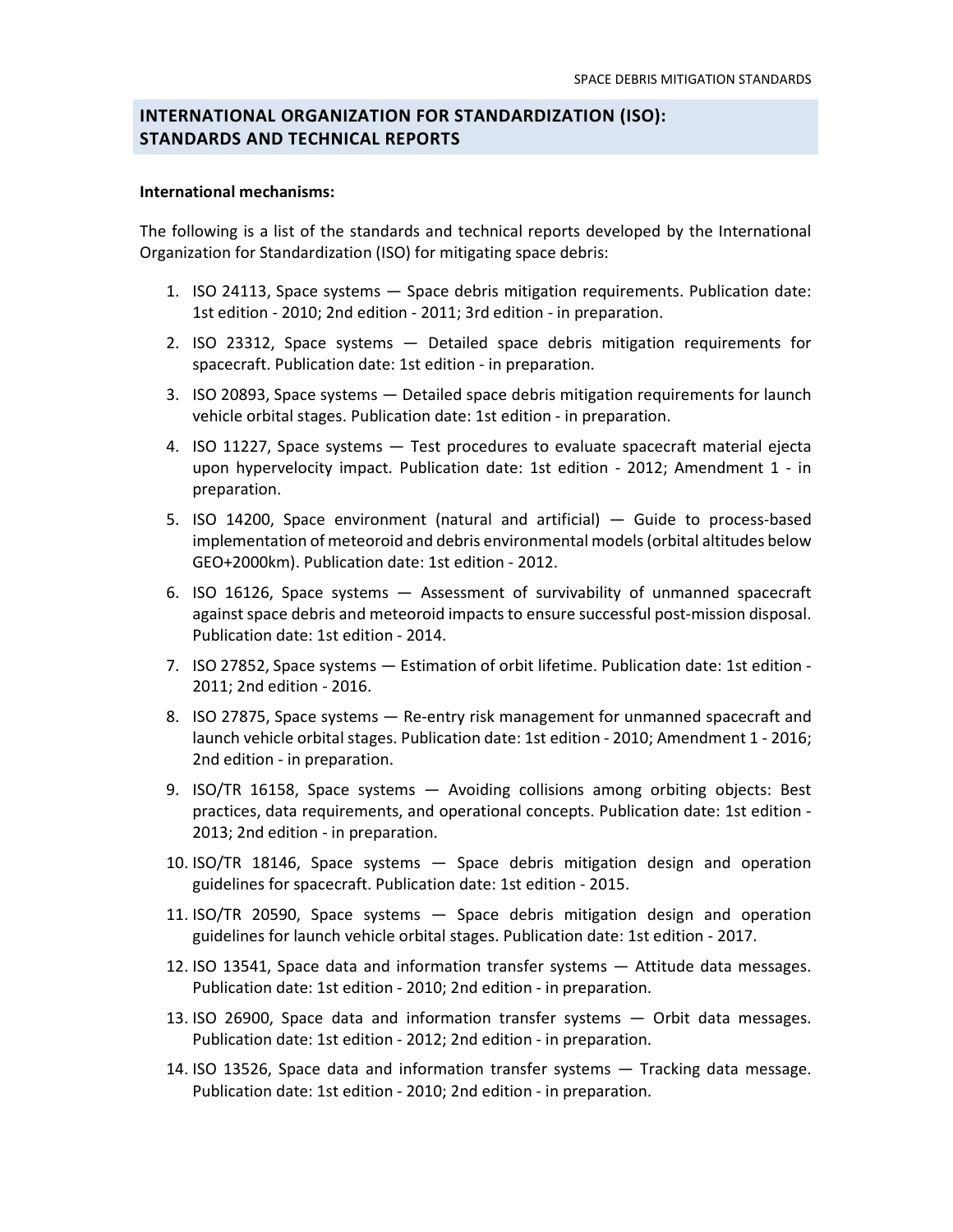15. ISO 19389, Space data and information transfer systems — Conjunction data message. Publication date: 1st edition - 2014.

### **Description:**

ISO 24113 (Document type: international standard) defines the primary space debris mitigation requirements applicable to all elements of unmanned systems launched into, or passing through, near-Earth space, including launch vehicle orbital stages, operating spacecraft and any objects released as part of normal operations. The requirements contained in ISO 24113 are intended to reduce the growth of space debris by ensuring that spacecraft and launch vehicle orbital stages are designed, operated and disposed of in a manner that prevents them from generating debris throughout their orbit lifetime. The requirements are also intended to reduce the casualty risk on ground associated with atmospheric re-entry of space objects. ISO 24113 is the top-level standard in a family of ISO standards addressing space debris mitigation.

ISO 23312 (Document type: international standard) will support compliance with those clauses in ISO 24113 that are relevant to spacecraft. ISO 23312 will define detailed space debris mitigation requirements for the design and operation of spacecraft.

ISO 20893 (Document type: international standard) will support compliance with those clauses in ISO 24113 that are relevant to launch vehicle orbital stages. ISO 20893 will define detailed space debris mitigation requirements for the design and operation of launch vehicle orbital stages.

ISO 11227 (Document type: international standard) supports compliance with those clauses in ISO 24113 that are relevant to space debris impact risk assessment. ISO 11227 describes an experimental procedure for acquiring data to characterize the ejecta released when spacecraft materials are impacted by hypervelocity projectiles representative of space debris and meteoroids. Such data contribute to informed decisions being made with regard to the selection of suitable materials for external surfaces on spacecraft.

ISO 14200 (Document type: international standard) supports compliance with those clauses in ISO 24113 that are relevant to space debris impact risk assessment. ISO 14200 specifies a process for implementing meteoroid and debris environment models in the impact risk assessment of spacecraft and launch vehicle orbital stages. Guidance is provided for selecting and using the models and ensuring their traceability throughout the design phase of a spacecraft or launch vehicle orbital stage.

ISO 16126 (Document type: international standard) supports compliance with those clauses in ISO 24113 that are relevant to space debris impact risk assessment. ISO 16126 defines requirements and a procedure for assessing the survivability of an unmanned spacecraft against space debris and meteoroid impacts to ensure the survival of critical components required to perform post-mission disposal. ISO 16126 also describes two impact risk analysis procedures that can be used to satisfy the requirements.

ISO 27852 (Document type: international standard) supports compliance with those clauses in ISO 24113 that are relevant to post-mission disposal in the LEO protected region. ISO 27852 describes a process for the estimation of orbit lifetime for spacecraft, launch vehicles, upper stages and associated debris in LEO-crossing orbits. ISO 27852 also clarifies the following: a)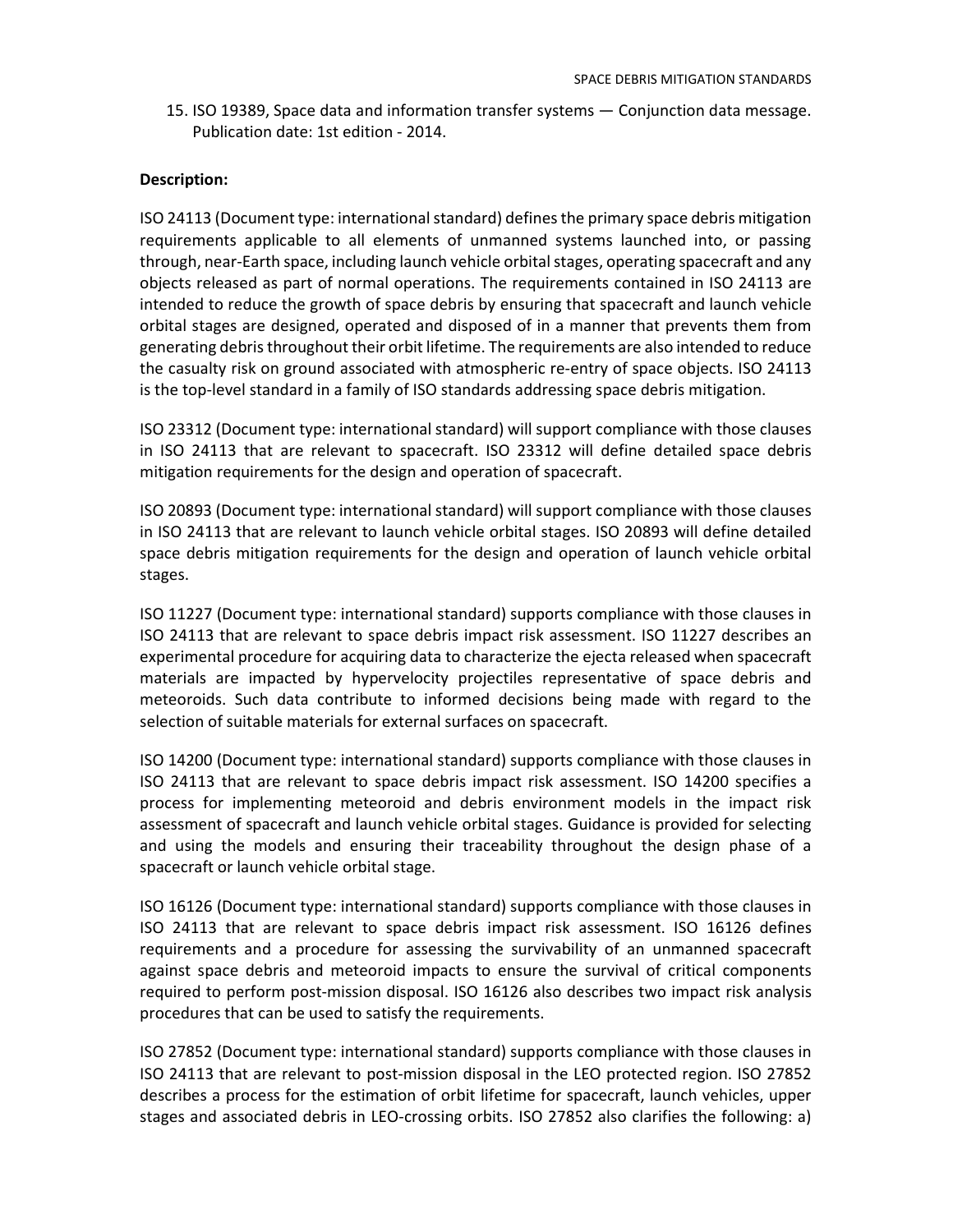modelling approaches and resources for solar and geomagnetic activity modelling; b) resources for atmosphere model selection; c) approaches for spacecraft ballistic coefficient estimation.

ISO 27875 (Document type: international standard) supports compliance with those clauses in ISO 24113 that are relevant to the re-entry of space objects. ISO 27875 provides a framework with which to assess, reduce and control the potential risks that spacecraft and launch vehicle orbital stages pose to people and the environment when those space vehicles re-enter the Earth's atmosphere and impact the Earth's surface. ISO 27875 is intended to be applied to the planning, design and review of space vehicle missions for which controlled or uncontrolled reentry is possible.

ISO/TR 16158 (Document type: technical report) supports compliance with those clauses in ISO 24113 that are relevant to collision avoidance. ISO/TR 16158 describes some widely used techniques for perceiving close approaches, estimating collision probability, estimating the cumulative probability of survival, and manoeuvring to avoid collisions.

ISO/TR 18146 (Document type: technical report) can be used to guide engineers in the application of those ISO space debris mitigation standards that are relevant to spacecraft. ISO/TR 18146 contains non-normative information on spacecraft design and operational practices for mitigating space debris.

ISO/TR 20590 (Document type: technical report) can be used to guide engineers in the application of those ISO space debris mitigation standards that are relevant to launch vehicle orbital stages. ISO/TR 20590 contains non-normative information on launch vehicle orbital stage design and operational practices for mitigating space debris.

ISO 13541 (Document type: international standard) specifies two standard message formats for use in transferring spacecraft attitude information between space agencies/operators. Such exchanges are used in many ways, including: a) pre-flight planning and scheduling for tracking or attitude estimation support; b) carrying out attitude operations; c) performing attitude comparisons; d) carrying out attitude propagations and/or sensor predictions. These data exchanges can also be important in the assessment of collision probability.

ISO 26900 (Document type: international standard) specifies three standard message formats for use in transferring spacecraft orbit information between space agencies/operators. Such exchanges are used in many ways, including: a) pre-flight planning and scheduling for tracking or navigation support; b) carrying out tracking operations; c) performing orbit comparisons and orbit conjunction analyses; d) performing orbit propagation and orbit reconstruction; and e) designing collaborative manoeuvres. These data exchanges are the foundation of comprehensive, timely, accurate conjunction assessment, collision avoidance, SSA and Space Traffic Management.

ISO 13526 (Document type: international standard) specifies a standard message format for use in exchanging spacecraft tracking data used in orbit determination between space agencies/operators. Such exchanges are used for distributing tracking data output from routine interagency cross-supports where spacecraft missions managed by one agency are tracked from a ground station managed by a second agency. These data exchanges are critical to the development of comprehensive, timely, accurate space catalogues that are foundational to actionable SSA.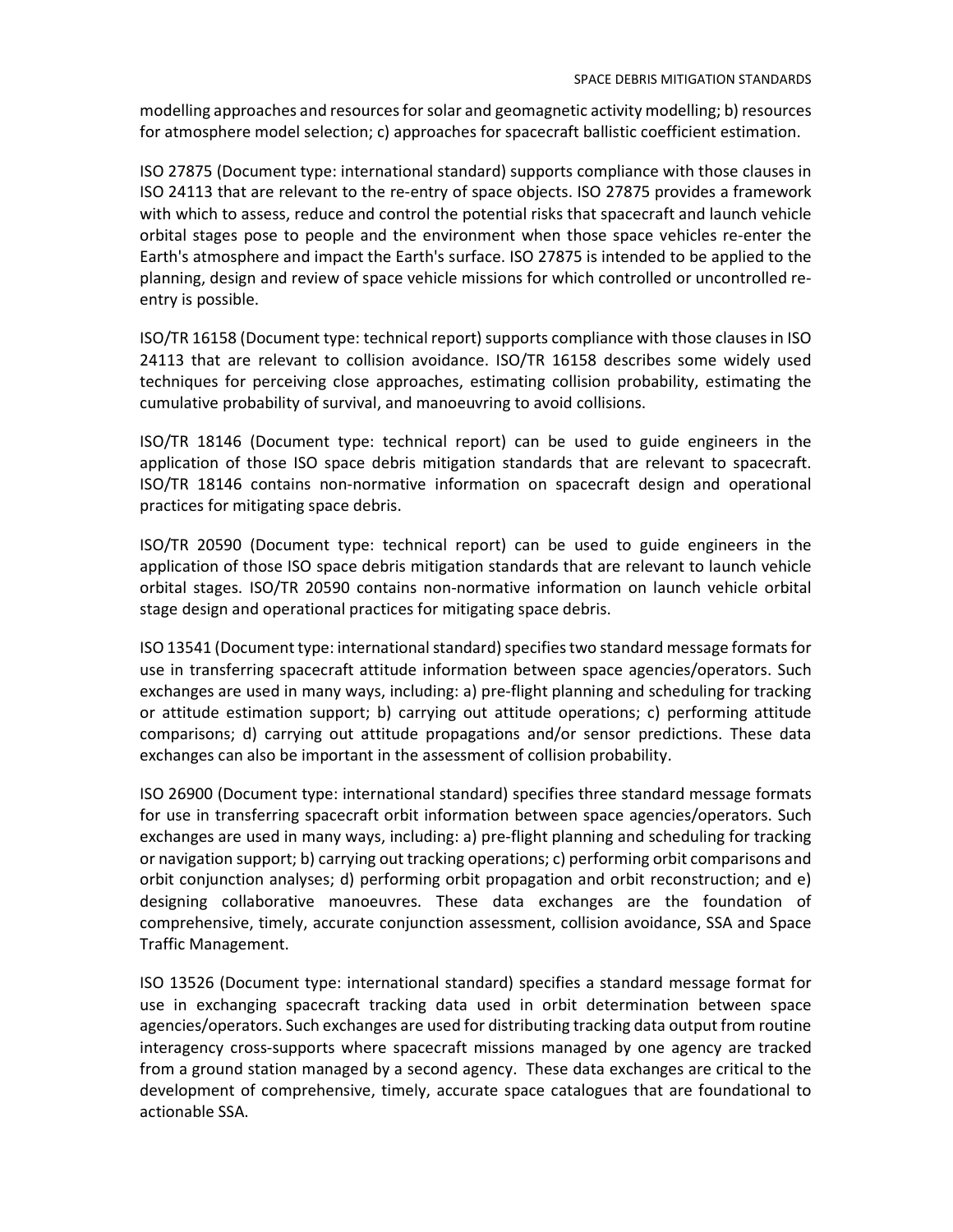ISO 19389 (Document type: international standard) specifies a standard message format for use in exchanging spacecraft conjunction information between originators of conjunction assessments and satellite owner/operators and other authorized parties. Such exchanges provide critical information to satellite owner/operators to enable timely collision avoidance decisions. ISO 19389 is applicable to satellite operations in all environments in which close approaches and collisions among satellites are concerns.

# **Applicability:**

**Voluntary** 

# **Relation to international mechanisms:**

|                               | <b>Measures</b>      |                                                             | <b>ISO Standards</b><br>(or Technical Reports)                                                                                                                                      | <b>UN Guidelines</b>                                                                                                                                           | <b>IADC Guidelines</b>                                         |
|-------------------------------|----------------------|-------------------------------------------------------------|-------------------------------------------------------------------------------------------------------------------------------------------------------------------------------------|----------------------------------------------------------------------------------------------------------------------------------------------------------------|----------------------------------------------------------------|
| Limiting debris generation    | Released objects     | General measures<br>for avoiding the<br>release of objects  | ISO 24113, 6.1.1                                                                                                                                                                    | Recommendation 1                                                                                                                                               | 5.1                                                            |
|                               |                      | Slag from solid<br>motors                                   | ISO 24113, 6.1.2.2, 6.1.2.3                                                                                                                                                         |                                                                                                                                                                |                                                                |
|                               |                      | Combustion products ISO 24113, 6.1.2.1<br>from pyrotechnics | (Combustion Products < 1 mm)                                                                                                                                                        |                                                                                                                                                                |                                                                |
|                               | On-orbital break-ups | Intentional<br>destruction                                  | ISO 24113, 6.2.1                                                                                                                                                                    | Recommendation 4                                                                                                                                               | 5.2.3                                                          |
|                               |                      | Accidental<br>break-ups during<br>operation                 | ISO 24113, 6.2.2<br>(Probability < $10^{-3}$ )                                                                                                                                      | <b>Recommendation 2</b>                                                                                                                                        | 5.2.2<br>(Monitoring)                                          |
|                               |                      | Post-mission break-<br>up (Passivation, etc.)               | ISO 24113, 6.2.2.3<br>(Detailed in ISO 20893, 23312)                                                                                                                                | <b>Recommendation 5</b>                                                                                                                                        | 5.2.1                                                          |
| Disposal at end-of-operations | GEO                  | Re-orbit at end of<br>operation                             | ISO 24113, 6.3.2<br>(Detailed in ISO 20893, 23312)<br>6.3.2.1: General Requirement<br>6.3.2.2: 235 km+<br>$+(1000\cdot Cr\cdot A/m), e < 0,003$<br>6.3.1: Success Probability > 0,9 | Recommendation 7<br>(No quantitative<br>requirements)<br>Note: ITU-R S.1003-1<br>recommends:235 km<br>$+1,000 Cr*A/M$<br>Here, $A[m^2]$ , $M[kg]$ ,<br>$Cr[-]$ | 5.3.1<br>235 km+<br>$(1000 \cdot Cr \cdot A/m)$ ,<br>e < 0,003 |
|                               | <b>Dan</b>           | Reduction of orbital<br>lifetime                            | ISO 24113, 6.3.3<br>(Detailed in ISO 20893, 23312)<br>6.3.3.1: Orbital lifetime after<br>end of operation<br>< 25 years<br>6.3.1: Success Probability > 0,9                         | Recommendation 6<br>(No quantitative<br>requirements)                                                                                                          | 5.3.2<br>(Recommend 25<br>years)                               |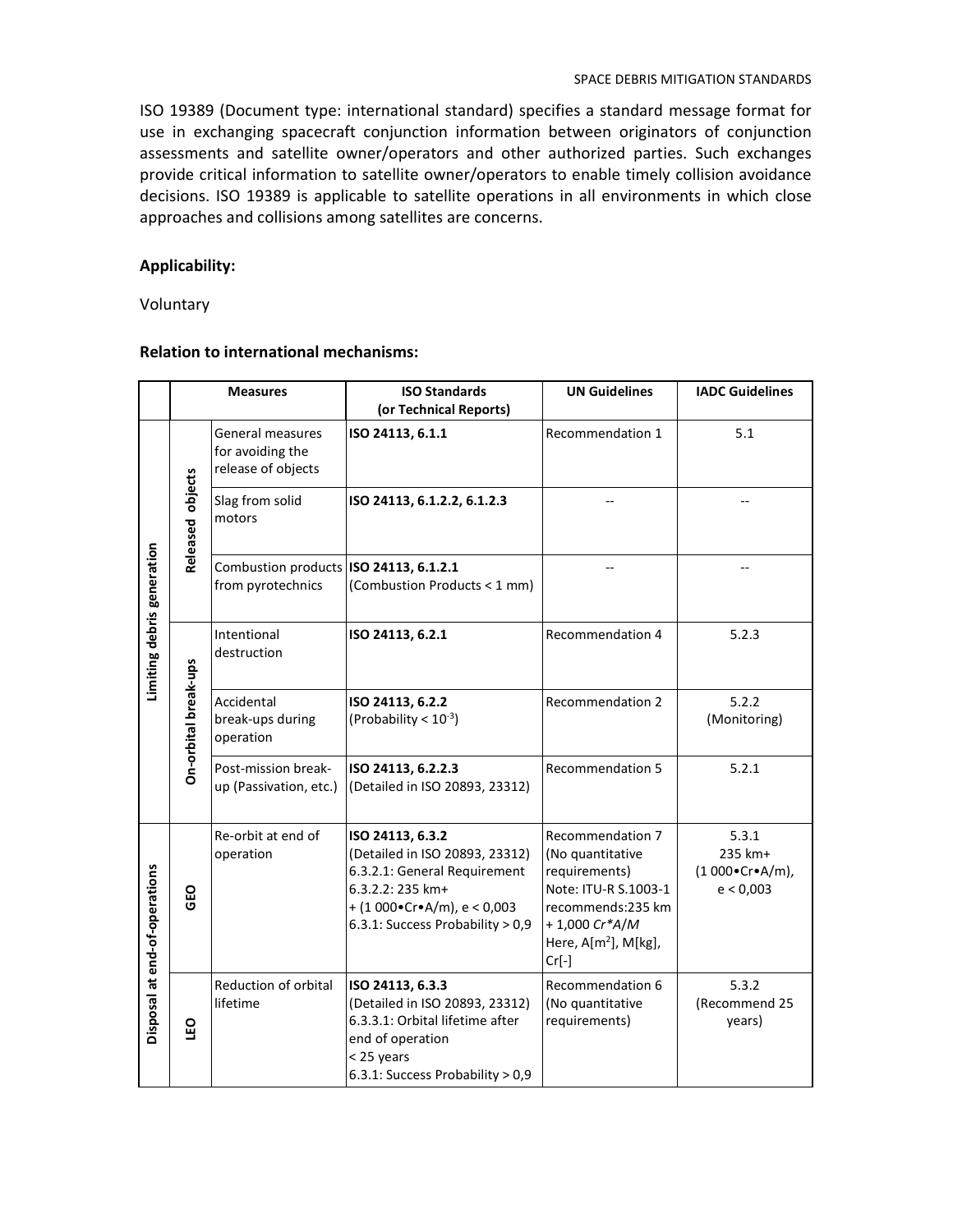SPACE DEBRIS MITIGATION STANDARDS

|                                                                                                                                              | <b>Measures</b> |                                                     | <b>ISO Standards</b><br>(or Technical Reports)                                           | <b>UN Guidelines</b>                                                                                                                                                                                                                                                                   | <b>IADC Guidelines</b>                |
|----------------------------------------------------------------------------------------------------------------------------------------------|-----------------|-----------------------------------------------------|------------------------------------------------------------------------------------------|----------------------------------------------------------------------------------------------------------------------------------------------------------------------------------------------------------------------------------------------------------------------------------------|---------------------------------------|
|                                                                                                                                              |                 | Options for removal<br>from the protected<br>region | ISO 24113, 6.3.3.2 (a) $\sim$ (f)<br>(Detailed in ISO 20893, 23312)                      | Mentioned in<br>Recommendation 6                                                                                                                                                                                                                                                       | 5.3.2                                 |
| Re-entry                                                                                                                                     |                 | Avoidance of ground<br>casualties                   | ISO 24113, 6.3.4<br>(Detailed in ISO 27875)                                              | Included in<br>Recommendation 6                                                                                                                                                                                                                                                        | 5.3.2                                 |
| <b>Collision avoidance for large</b><br>debris                                                                                               |                 |                                                     | <b>ISO/TR-16158</b><br>(for assessment only)<br>ISO/19389                                | Recommendation 3                                                                                                                                                                                                                                                                       | 5.4                                   |
| Protection from the impact of<br>micro-debris                                                                                                |                 |                                                     | ISO 16126<br>(for assessment only)                                                       |                                                                                                                                                                                                                                                                                        | 5.4                                   |
| <b>Exchange or pooling of space</b><br>data for the purpose of safety-<br>of-flight and mitigation of Radio<br><b>Frequency Interference</b> |                 |                                                     | ISO 13541, Attitude<br>ISO 26900, Orbit<br>ISO 13526, Tracking<br>ISO 19389, Conjunction | Consensus LTS<br>Guideline 11 (Share<br>space object and<br>orbital event<br>information),<br>Guideline 12 (Orbital<br>information sharing),<br>Guideline 13 (sharing<br>of space debris<br>information),<br>Guideline 14<br>(Conjunction<br>Assessment),<br>Guideline 31<br>(Reentry) | 5.4 "Reliable orbital<br>information" |

### **References:**

- 1. https://www.iso.org/standard/57239.html
- 2. https://www.iso.org/standard/75221.html
- 3. https://www.iso.org/standard/73023.html
- 4. https://www.iso.org/standard/57535.html
- 5. https://www.iso.org/standard/54506.html
- 6. https://www.iso.org/standard/55720.html
- 7. https://www.iso.org/standard/68572.html
- 8. https://www.iso.org/standard/44393.html
- 9. https://www.iso.org/standard/55739.html
- 10. https://www.iso.org/standard/61602.html